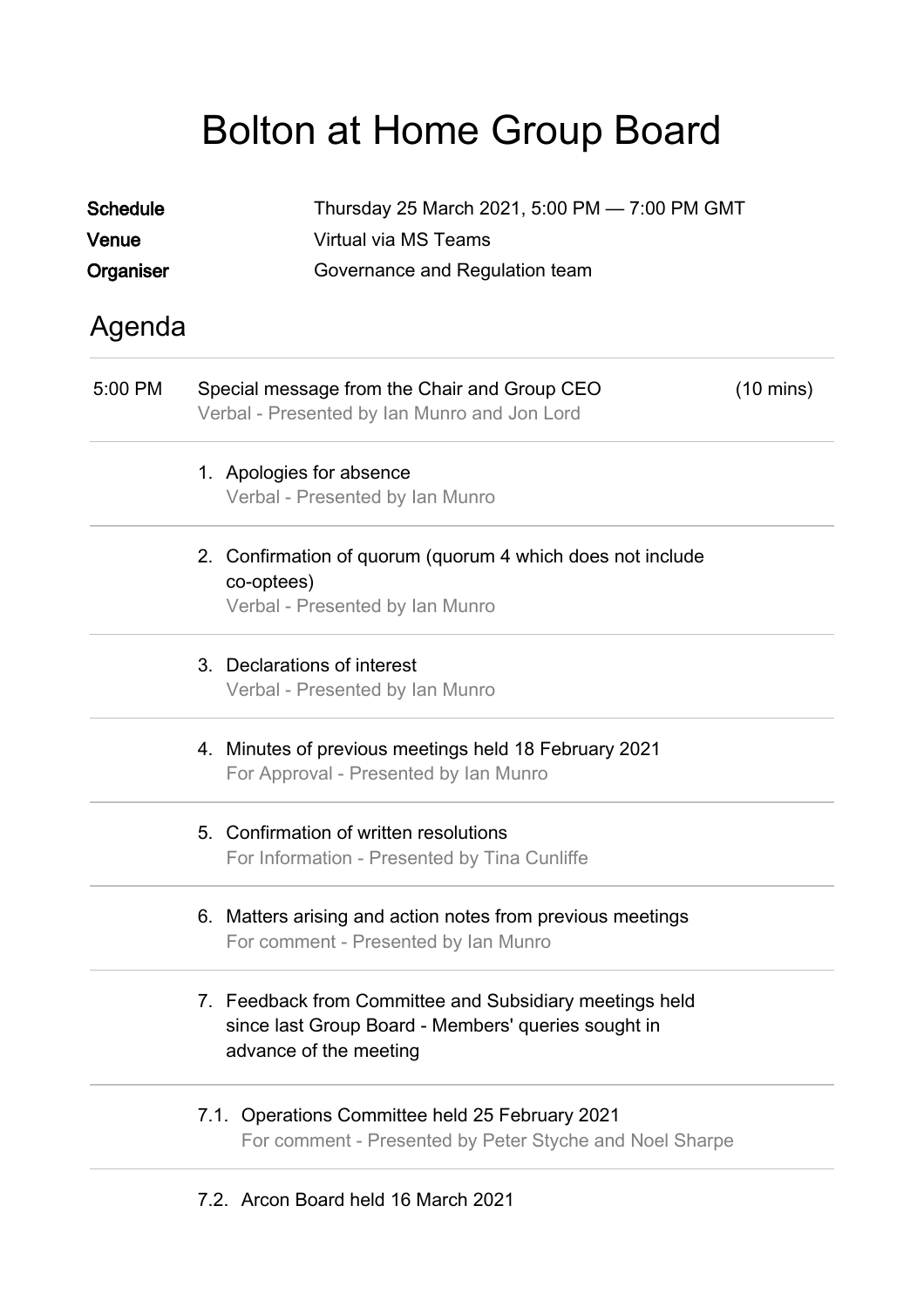| 5:10 PM | 8. Group CEOs update<br>Verbal - Presented by Jon Lord                                                                                                                                     | $(10 \text{ mins})$ |
|---------|--------------------------------------------------------------------------------------------------------------------------------------------------------------------------------------------|---------------------|
| 5:20 PM | 9. Refinancing (Savills attending)<br>For Approval - Presented by Edward Mellor                                                                                                            | $(30 \text{ mins})$ |
|         | 10. Restatement of the latest loan agreement<br>For Approval - Presented by Edward Mellor                                                                                                  |                     |
| 5:50 PM | 11. Management agreement for management of stock<br>developed by Arcon and funded by BH<br>For Approval - Presented by Pam Welford                                                         | $(10 \text{ mins})$ |
| 6:00 PM | 12. Extension of insurance contract<br>For Approval - Presented by Carol Southern                                                                                                          | $(10 \text{ mins})$ |
| 6:10 PM | 13. Bolton at Home budget report 2021/22<br>For Approval - Presented by Edward Mellor                                                                                                      | $(15 \text{ mins})$ |
|         | 14. Group rent setting policy<br>For Approval - Presented by Edward Mellor                                                                                                                 |                     |
| 6:25 PM | 15. Strategic performance report to Board quarter 3 2020/21<br>For Approval - Presented by Caroline Fraser                                                                                 | $(15 \text{ mins})$ |
|         | 16. Commercial subsidiaries performance report to Board<br>quarter 3 2020/21<br>For Approval - Presented by Caroline Fraser                                                                |                     |
|         | 17. Proposed list of indicators for the group registered<br>providers performance and health & safety reports to<br>Group Board for 2021/22<br>For Approval - Presented by Caroline Fraser |                     |
| 6:40 PM | 18. Group Board forward planning timetable<br>For comment - Presented by Deborah Thompson                                                                                                  | $(5 \text{ mins})$  |

For comment - Presented by Mike Corfield and Ian Ankers